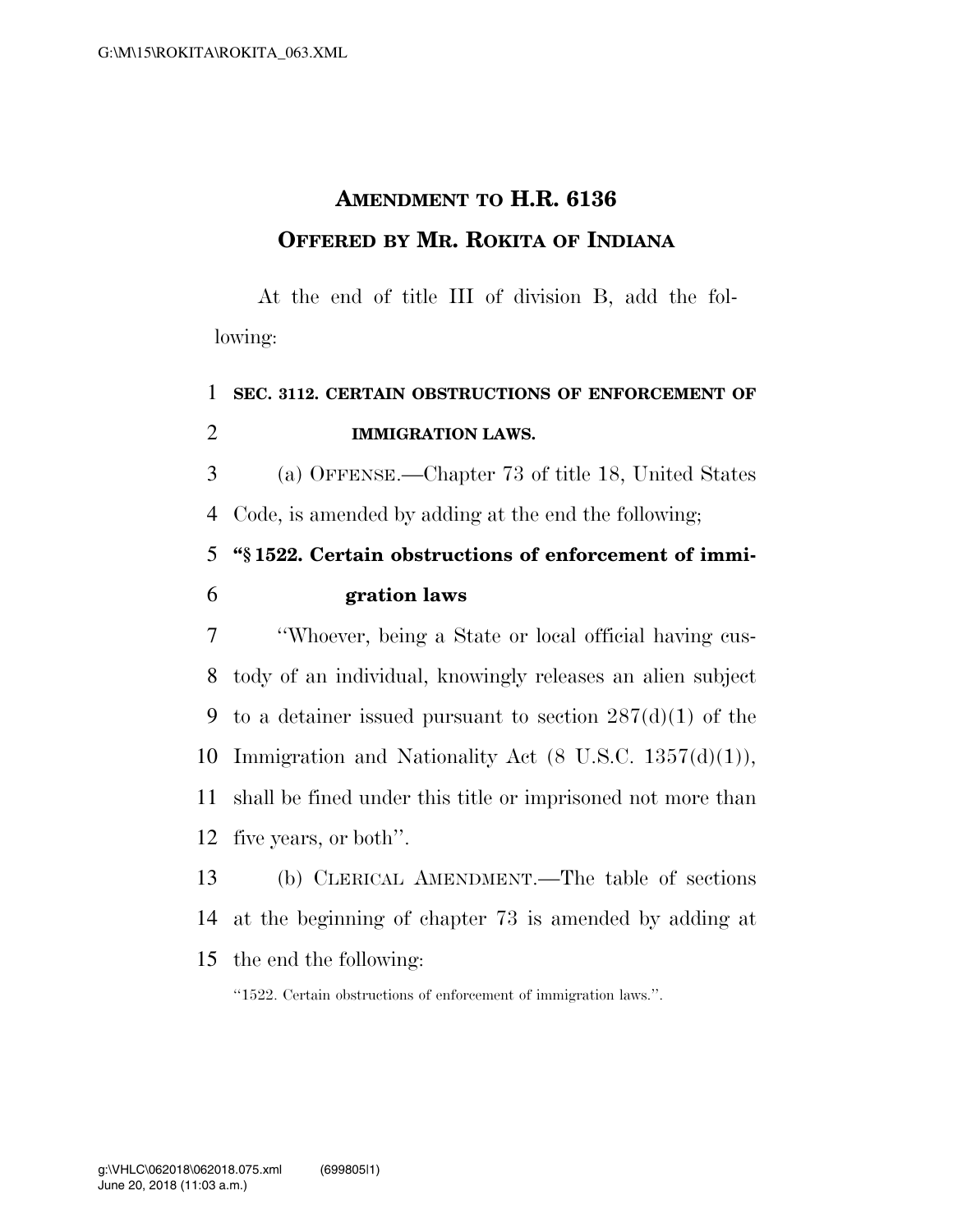$\mathfrak{D}$ 

## **SEC. 3113. ENSURING THAT LOCAL AND FEDERAL LAW EN- FORCEMENT OFFICERS MAY COOPERATE TO SAFEGUARD OUR COMMUNITIES.**

 (a) AUTHORITY TO COOPERATE WITH FEDERAL OF- FICIALS.—A State, a political subdivision of a State, or an officer, employee, or agent of such State or political subdivision that complies with a detainer issued by the De- partment of Homeland Security under section 236 or 287 of the Immigration and Nationality Act (8 U.S.C. 1226 and 1357)—

 (1) shall be deemed to be acting as an agent of the Department of Homeland Security; and

 (2) with regard to actions taken to comply with the detainer, shall have all authority available to of- ficers and employees of the Department of Home-land Security.

 (b) LEGAL PROCEEDINGS.—In any legal proceeding brought against a State, a political subdivision of a State, or an officer, employee, or agent of such State or political subdivision, which challenges the legality of the seizure or detention of an individual pursuant to a detainer issued by the Department of Homeland Security under section 236 or 287 of the Immigration and Nationality Act (8 U.S.C. 1226 and 1357)—